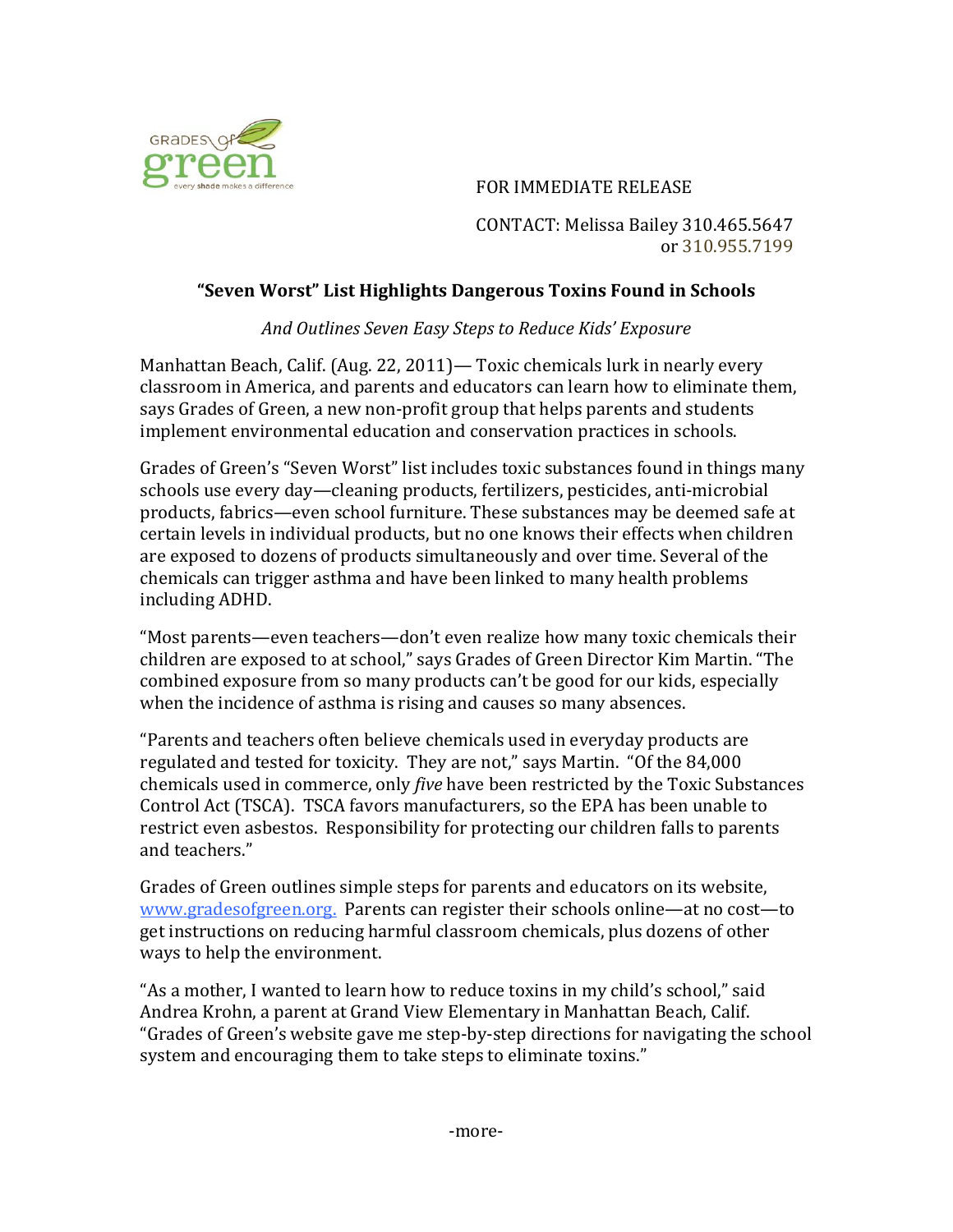## *Grades'of'Green's'"Seven'Worst"'List*

Of the hundreds of chemicals children are exposed to, Grades of Green chose to highlight the following seven, based on scientific consensus of their potential harm, likelihood of exposure at school, and low parent-awareness levels.

**1. Triclosan—This antibacterial agent is a suspected thyroid and estrogen hormone** disruptor and brain signal disruptor. It has become a ubiquitous addition to antibacterial and anti-microbial products and is found not only soaps, but laundry and dish detergent, toys, playground and exercise equipment, facial tissues, tiles and grout, toilet seats, plastic kitchen utensils, phones, toothbrushes, toothpaste and many other items.

**2. Bisphenol-A (BPA)—**BPA is used in metal food-can linings, and to make clear or hard polycarbonate plastics including toys, lunchboxes and reusable water bottles. It is strongly suspected to be an endocrine disruptor, carcinogen, and chromosomaland neuro-toxin. Children and pregnant women are especially susceptible.

**3. Pthalates—Pthalates are a group of industrial chemicals used to make plastics** like PVC. They are in a wide range of products from toys to food packaging to shower curtains to hair spray and shampoo. Floor finishers and window cleaners used in classrooms often contain phthalates. Pthalates disrupt the endocrine system. Several phthalate compounds have caused abnormalities in the reproductive systems of male test animals, and some studies also link phthalates to liver cancer, according to the U.S. Center for Disease Control's 2005 National Report on Human Exposure to Environmental Chemicals.<sup>1</sup>

**4. Organophosphates**—These neurotoxins cause headaches, dizziness, and disorientation, and asthma in the short-term, and they have been linked to ADHD and Parkinson's disease over the long-term. They are commonly used as pesticides in termite and mosquito control as well as farming.

**5. Chlorine**—Chlorine is often used in the manufacture of paper, paper towels, cloth, pesticides and solvents, as well as in cleaning supplies. It can aggravate and trigger childhood asthma.

**6. Formaldehyde**—Formaldehyde is an eye, respiratory and skin-irritant as well as a developmental and reproductive toxin. It may be found in disinfectants, fungicides and germicides used in cleaning supplies. It is often used to make adhesives, air fresheners, particleboard and plywood, paints, plastics and permanent press finishes to fabrics bedding, clothing and draperies.

**7. Ammonia**—Ammonia is a skin and lung irritant and can induce asthma attacks. It is used in most fertilizers and in many cleaning products often used in schools.

-more-

!!!!!!!!!!!!!!!!!!!!!!!!!!!!!!!!!!!!!!!!!!!!!!!!!!!!!!!

<sup>1!</sup>http://www.ewg.org/chemindex/term/480